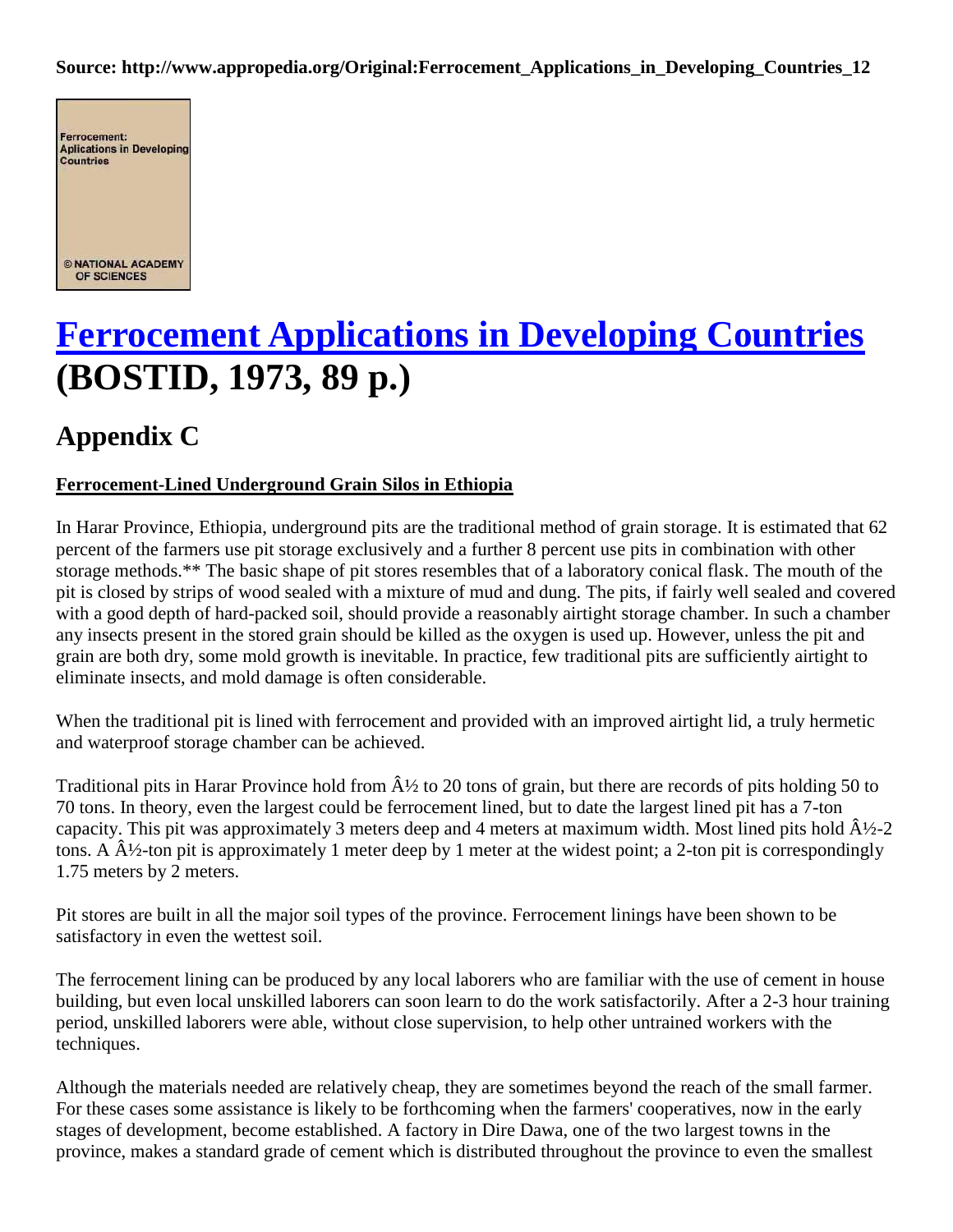villages on a main highway or all-weather road. Wire mesh, in various grades, is available in all the major towns and in most villages served by an all-weather road. In most areas sand is available from dry riverbeds, but in some parts of the province graded and washed sand can be obtained.

Extension agents of the Imperial Ethiopian Government, Ministry of Agriculture, have been closely involved with the development of the improved pits and have received training in the use of ferrocement linings. Through this agency the general ideas of pit improvement are being disseminated to the local farming communities.

TABLE C-1. Costs on 1-Ton Ferrocement-Lined Storage Pit, 1972 (in US 0 (a)

| .50                                                    |
|--------------------------------------------------------|
| Labor (unskilled farmer assisting skilled laborer) nil |
|                                                        |
| 5.20                                                   |
| nil                                                    |
| nil                                                    |
| 1.00                                                   |
| 2.20                                                   |
| 2.10                                                   |
| .00                                                    |
| .50                                                    |
|                                                        |

(a) Based on average for all of Harar Province, Ethiopia. In remote areas, the price of materials is likely to be higher; in areas close to large towns, considerably lower.

### TECHNICAL DETAILS OF FERROCEMENT PIT CONSTRUCTION (See Figures C-1- C-3.)

Before a pit is lined, a thorough cleaning operation is carried out: all rubbish is removed, and, when necessary, the walls are smoothed by scraping off loose soil. Evidence of termites is sought, and if found, the walls of the pit may be treated with an appropriate termiticide. A layer of hardcore is laid on the floor of the pit to a depth of about 10 cm, and a layer of concrete is laid on top. A layer of mortar 2.5-3 cm is applied by hand and trowel to the walls. The mortar consists of 1 part cement to 3 parts sand with as little water as possible. A chicken-wire mesh reinforcement is tacked onto the surface while it is still moist, and a second layer of mortar is applied on top. The lining is moist-cured for 5 to 7 days, after which a waterproofing coat is applied. The surface is prepared by brushing off loose material with a wire brush, and a priming coat of bitumen emulsion is diluted 1 volume of emulsion to 1 volume of water and applied with a stiff brush. The emulsion is scrubbed well into the cement layer. After the priming coat is dry, a bonding coat of neat emulsion is applied and allowed to dry. Finally, a cement/ emulsion mixture, using 1 volume of water to 1 volume cement to 10 volumes of emulsion is prepared and brushed over the whole surface of the lining.

Because this waterproofing method using bitumen emulsion is a relatively expensive and sophisticated treatment, a single layer of bitumen has been tested. This layer, applied between the two cement layers, has been found to be perfectly satisfactory. However, bitumen is available only in large drums and is rather difficult to apply to the sloping walls of a pit. No really easy way of applying it has yet been found.

The design of the mouth of the pit has been modified to incorporate a sloping lip, which will carry away any water that might penetrate the soil. Drain pipes can easily be included to carry the water even farther from the pit (Figure C-3).